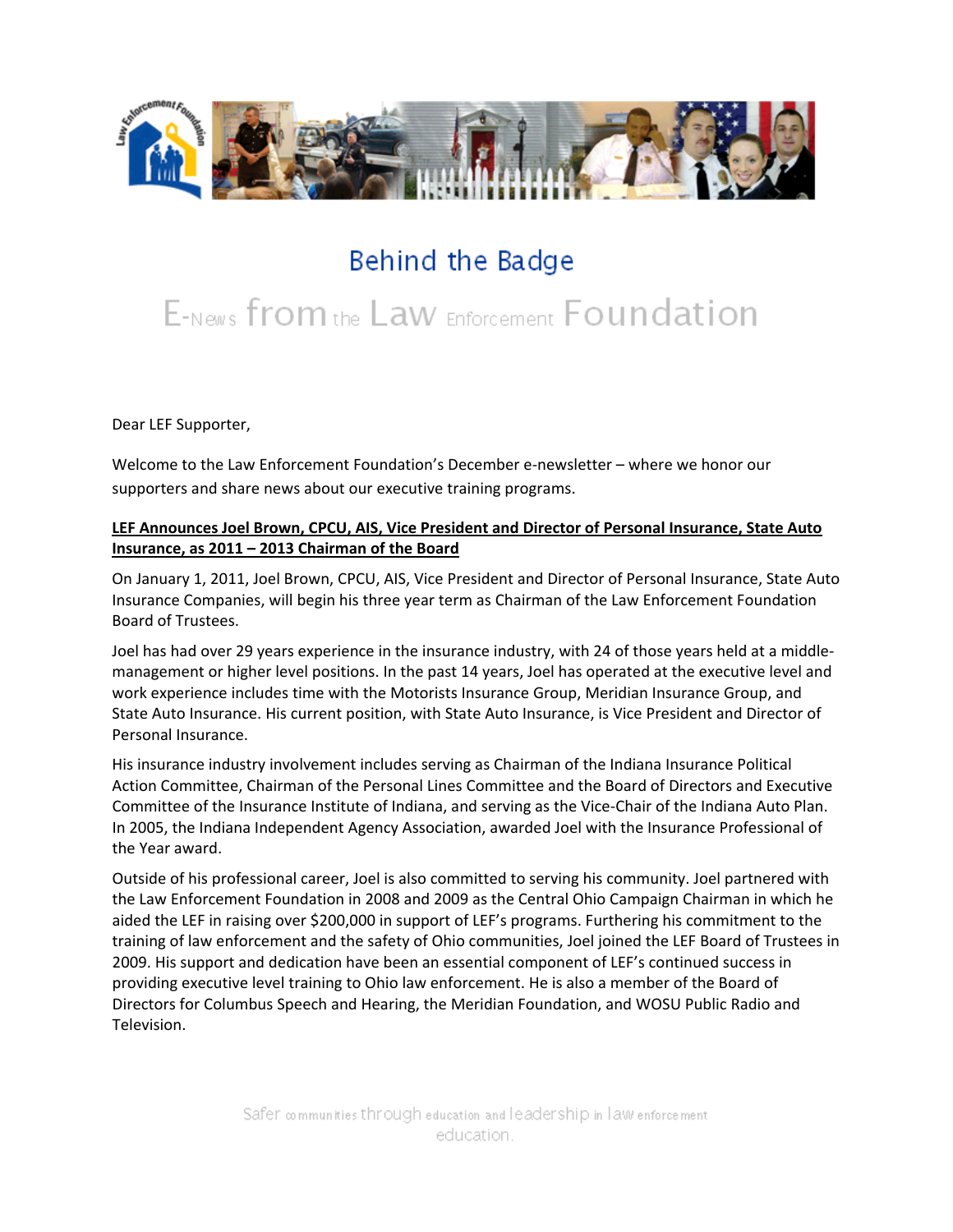

*Joel Brown, CPCU, AIS Vice President and Director of Personal Insurance, State Auto Insurance 2011 – 2013 Chairman, Law Enforcement Foundation*

#### **Thank you to our loyal supporters!**

As we head into the holiday season, we are fortunate to have donors remembering us as the year comes to a close. We'd like to extend our sincere appreciation to the following donors for their recent support of LEF:

> **Berry Family Foundation, \$5,000 Community Foundation of Delaware County, \$1,000**

*As you make your holiday donations, please don't forget those who ensure our public safety! Supporting law enforcement is an investment in your community. Please make a tax‐deductible donation at [www.lef](http://www.lef-oh.org/)‐oh.org to show your support!*

#### **Congratulations to the Graduates of the Supervisor Training and Education Program (STEP) Class VII**

On December 8, 25 Ohio law enforcement officers celebrated their completion of the Supervisor Training and Education Program (STEP). The STEP programs is an intense three week course geared towards recently promoted First Line Supervisors in law enforcement.

The program's objective is to create dynamic first‐line supervisors and assist these newly‐promoted officers in making the transition from patrol officer to a supervisor who is accountable to and for subordinates and the use of tax dollars. It teaches leadership principles so they may lead their teams, respond to crises from a manger's perspective, and to help them adapt to responding to the community as a manager.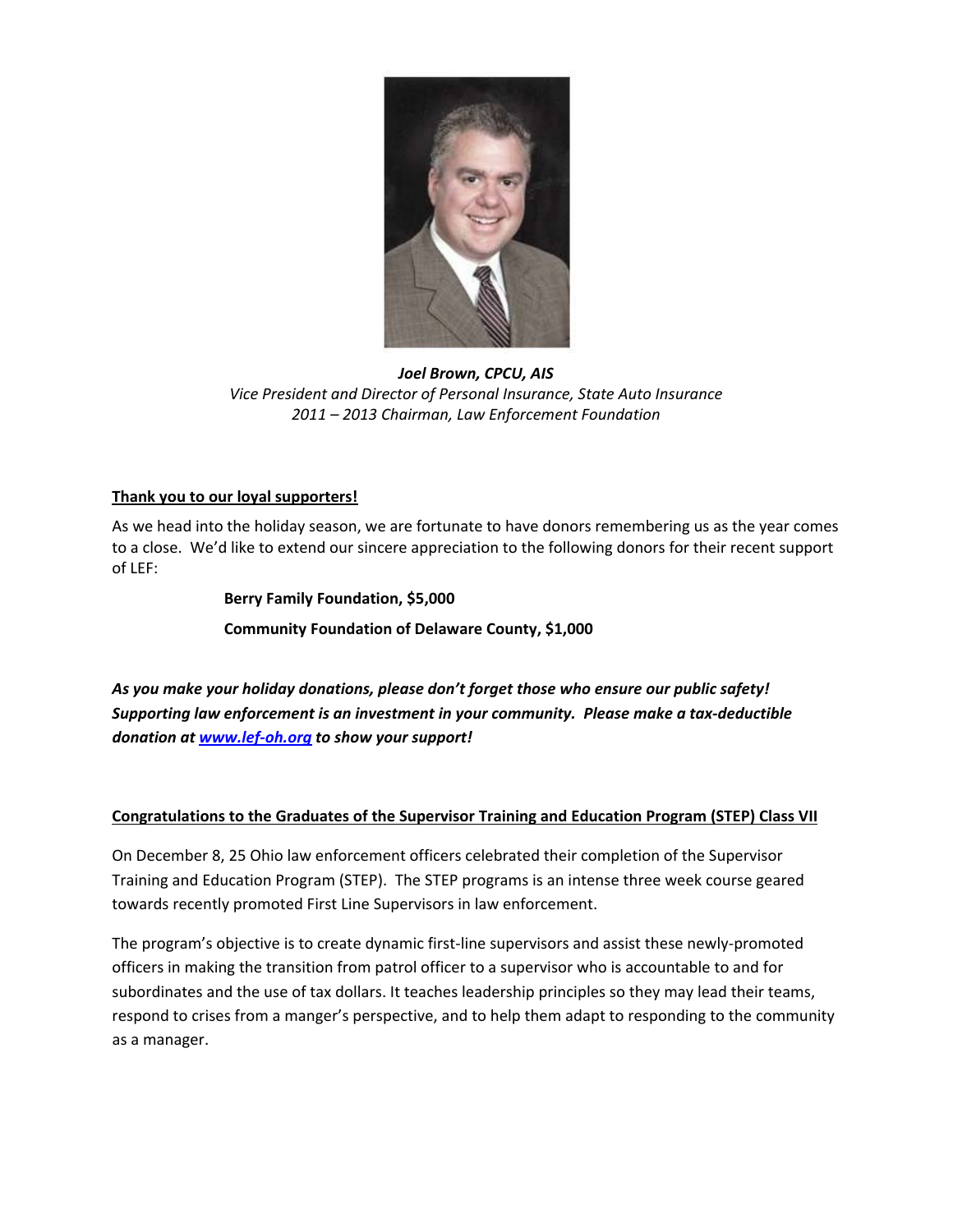#### **Here's what some of the STEP VII Graduates had to say about their STEP experience:**

"STEP was a great experience for a newly promoted Supervisor. I learned many things which will help me *become a more effective leader."*

> *‐Sgt. Robert Gillespie Bay Village Police Department STEP VII*

*"STEP provides tools and key insights that facilitate smooth transition from Patrol Officer to Supervisor and forms a strong foundation for future progression."*

> *‐Sgt. Daniel Maciejewski Perrysburg Police Department STEP VII*

**Today, there are 193 STEP graduates making a positive contribution towards the safety and welfare of their communities. Best wishes to our STEP VII graduates in their future endeavors of serving their departments and protecting their communities!**



*STEP VII Graduates (photo taken by Jessie Huck‐Parks, JH Parks Studio)*